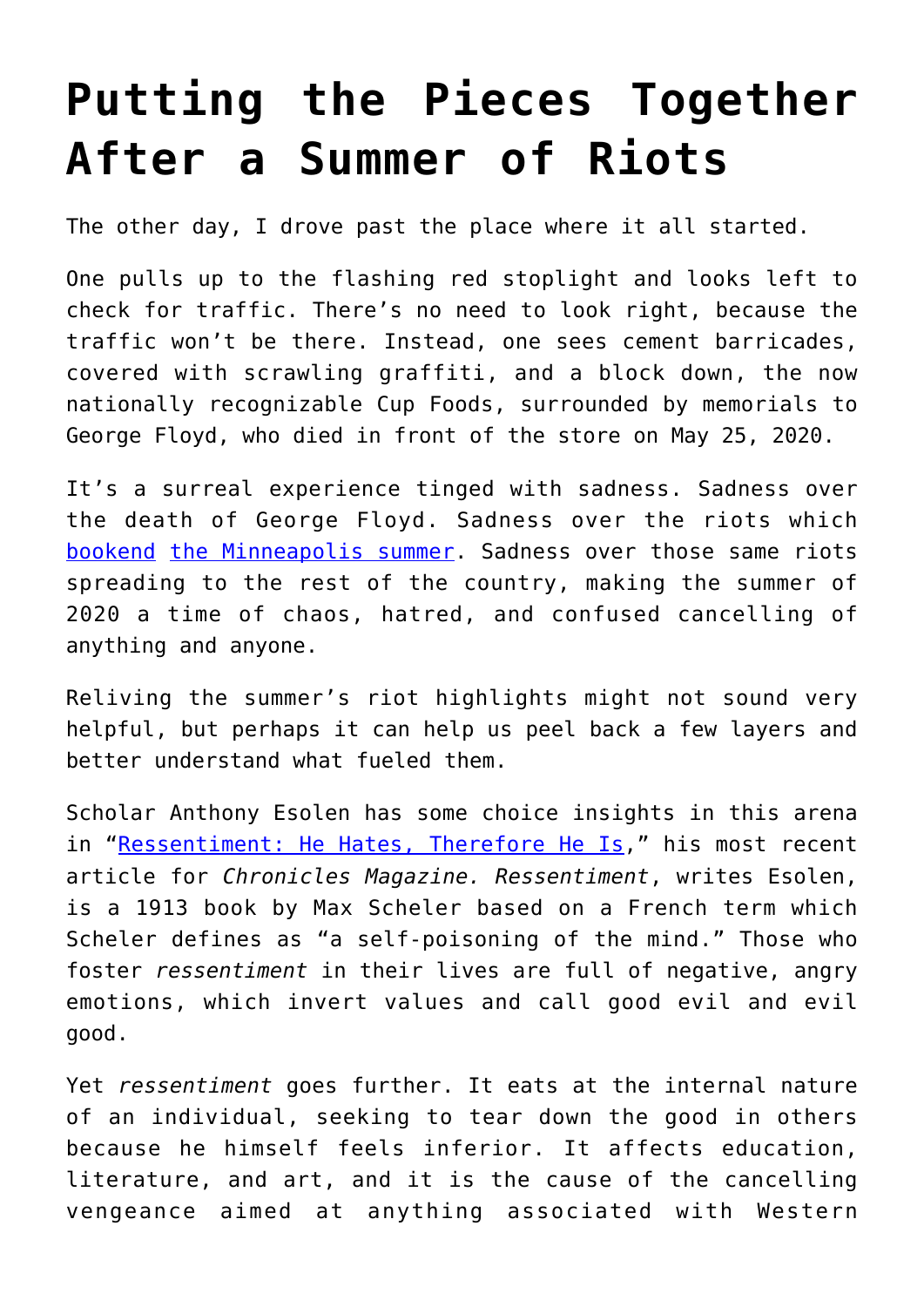Civilization:

Puny teachers do not revel in the greatness of John Milton or Alexander Pope or Charles Dickens. The greatness of such artists is an affront, ostensibly because they did not believe the values we happen to assert today—but actually because they existed and were what they were. Had the blind visionary who composed *Paradise Lost* been second-rate, he could be forgiven.

That is what galls. For the man of *ressentiment* still senses the truth even though he cannot speak it openly.

Esolen then explains how *ressentiment* relates to the riots we've experienced this summer:

The riots today are not prompted by the discovery of saintliness and beauty in the life of George Floyd. Saintliness does not inspire mayhem. People who love beauty do not burn down churches. Floyd himself will soon be forgotten entirely, except as an empty name, a placeholder, an instrument for altruistic *ressentiment* to lay hold of.

Over the summer, we've been told to say Floyd's name, to remember, to protest for his cause. Those who fail to join the cause, or who simply don't voice an opinion about some aspect of woke culture, are accused of perpetuating violence by their silence. Yet as Esolen says, such an attitude is the opposite of the love, concern, and understanding that such protesters claim they want, and is in fact a frenzy which feeds on hatred:

If I love you and you are wrong, I will tell you what you must hear, though I may tailor it to your ability to hear it. I will not necessarily feel what you feel, and it is wrong for you to require that I do. For feelings themselves may be evil, though they present themselves as angels of light. …

The rioters do not seek friendship between men of different races. By comparison with the salt of a hatred that goes by